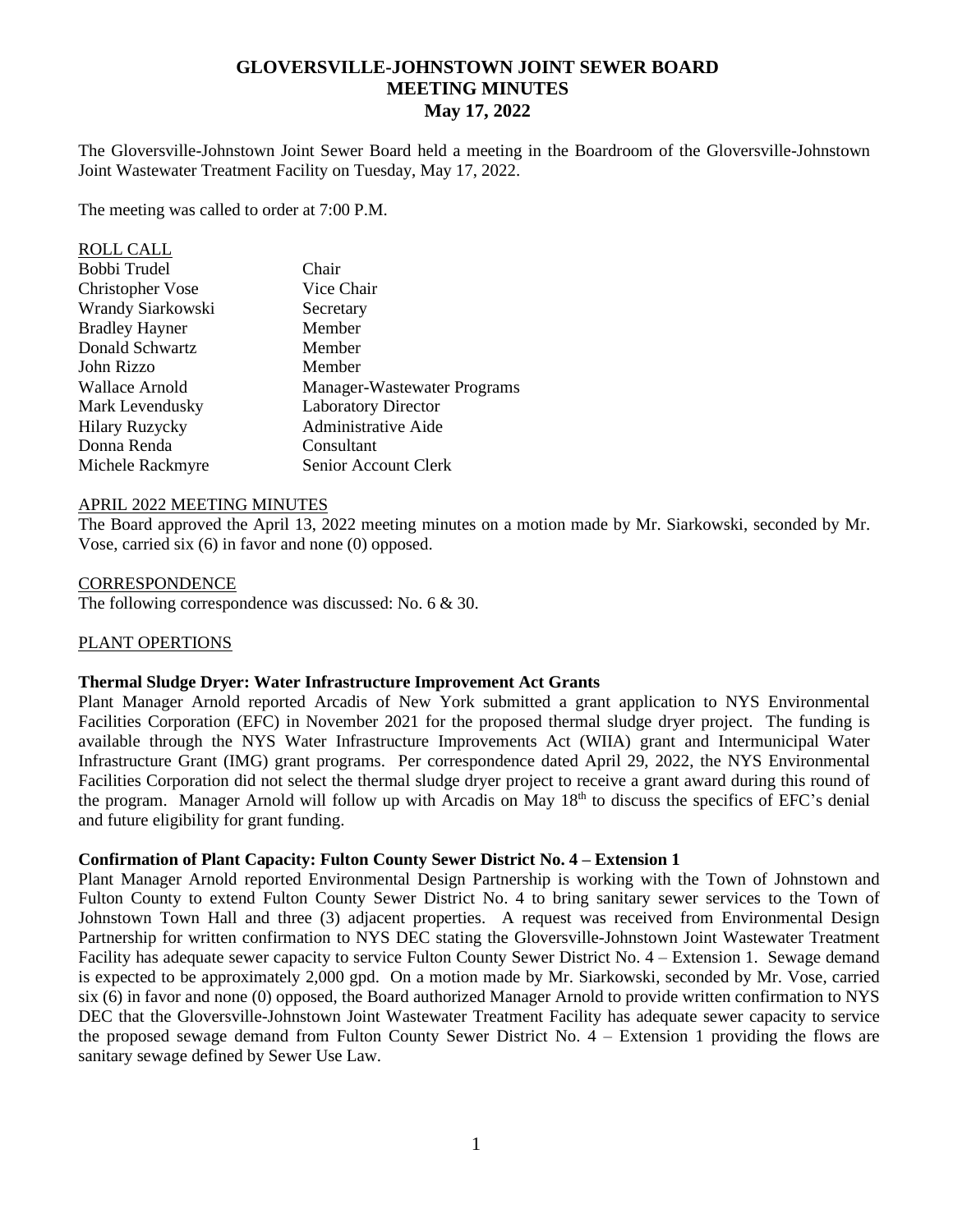### **Award Bid: Solids Holding Tank & Splitter Box**

Plant Manager Arnold reported a bid opening was held on May 4, 2022 for cleaning and painting the Solids Holding Tank and associated splitter box at the Thickener Building as part of the 2022 Capital Plan. A single bid was received from Precision Industrial Maintenance of Schenectady. On a motion made by Mr. Rizzo, seconded by Mr. Hayner, carried six (6) in favor and none (0) opposed, the Board authorized to accept the bid proposal from Precision Industrial Maintenance at the total cost of \$298,000.00 to sand blast, hydro-clean, and epoxy coat the Solids Holding Tank and associated splitter box at the Thickener Building, per the 2022 Capital Plan.

# **Ground Penetrating Radar Systems**

Plant Manager Arnold reported a 3-foot diameter sink hole has developed in a bank near the Thickener Building. The hole is located above gas lines, electrical cables, and water lines. Ground Penetrating Radar Systems (GPRS) performed scanning to search for underground utilities and broken or clogged pipes. A large rock was discovered in a storm pipe. An outside contractor may be needed to excavate and repair the pipe.

### **Request to Use Facility: TR Dumpster Rentals LLC**

Plant Manager Arnold reported TR Dumpster Rentals LLC of Dolgeville requested permission to use the Facility for disposal of waste generated through residential septic systems and portable toilets. On a motion made by Mr. Siarkowski, seconded by Mr. Schwartz, carried six (6) in favor and none (0) opposed, the Board gave permission for TR Dumpster Rentals LLC of Dolgeville to use the Facility for disposal of waste generated through residential septic systems and portable toilets in accordance with Trucked Waste Hauler Guidelines.

# **Request to Use Facility: Cook's Septic LLC**

Plant Manager Arnold reported Cook's Septic LLC of Lake Luzerne requested permission to use the Facility for disposal of waste generated through residential septic systems and grease traps. On a motion made by Mr. Siarkowski, seconded by Mr. Schwartz, carried six (6) in favor and none (0) opposed, the Board gave permission for Cook's Septic LLC of Lake Luzerne to use the Facility for disposal of waste generated through residential septic systems and grease traps in accordance with Trucked Waste Hauler Guidelines.

# ATTACHMENTS

Wastewater Programs Report, Annual Trends/Comparison Report, and 2022 O&M Expenditure Reports were reviewed per Attachments No. 1, 2, & 3.

O&M purchase orders and disbursement sheets totaling \$177,947.49 were approved for payment on a motion made by Mr. Siarkowski, seconded by Mr. Vose, carried six (6) in favor and none (0) opposed.

### OLD BUSINESS

# **Sludge Processing Equipment**

Manager Arnold noted the sludge processing equipment offered from the Town of Marlboro Wastewater Treatment Facility is not suitable for use at the Gloversville-Johnstown Wastewater Treatment Facility. The unit is a plate press not a sludge dryer that uses heat. The unit is not large enough to process sludge volumes generated at the plant and it is fifteen (15) years old.

### NEW BUSINESS

### **Advertisement Space**

Consultant Renda reported the Fulton Montgomery Regional Chamber of Commerce is offering advertisement space in their annual publication *Focus on Fulton Montgomery Region, NY*. On a motion made by Mr. Siarkowski, seconded by Mr. Hayner, carried six (6) in favor and none (0) opposed, the Board declined to advertise at this time in the publication *Focus on Fulton Montgomery Region, NY*.